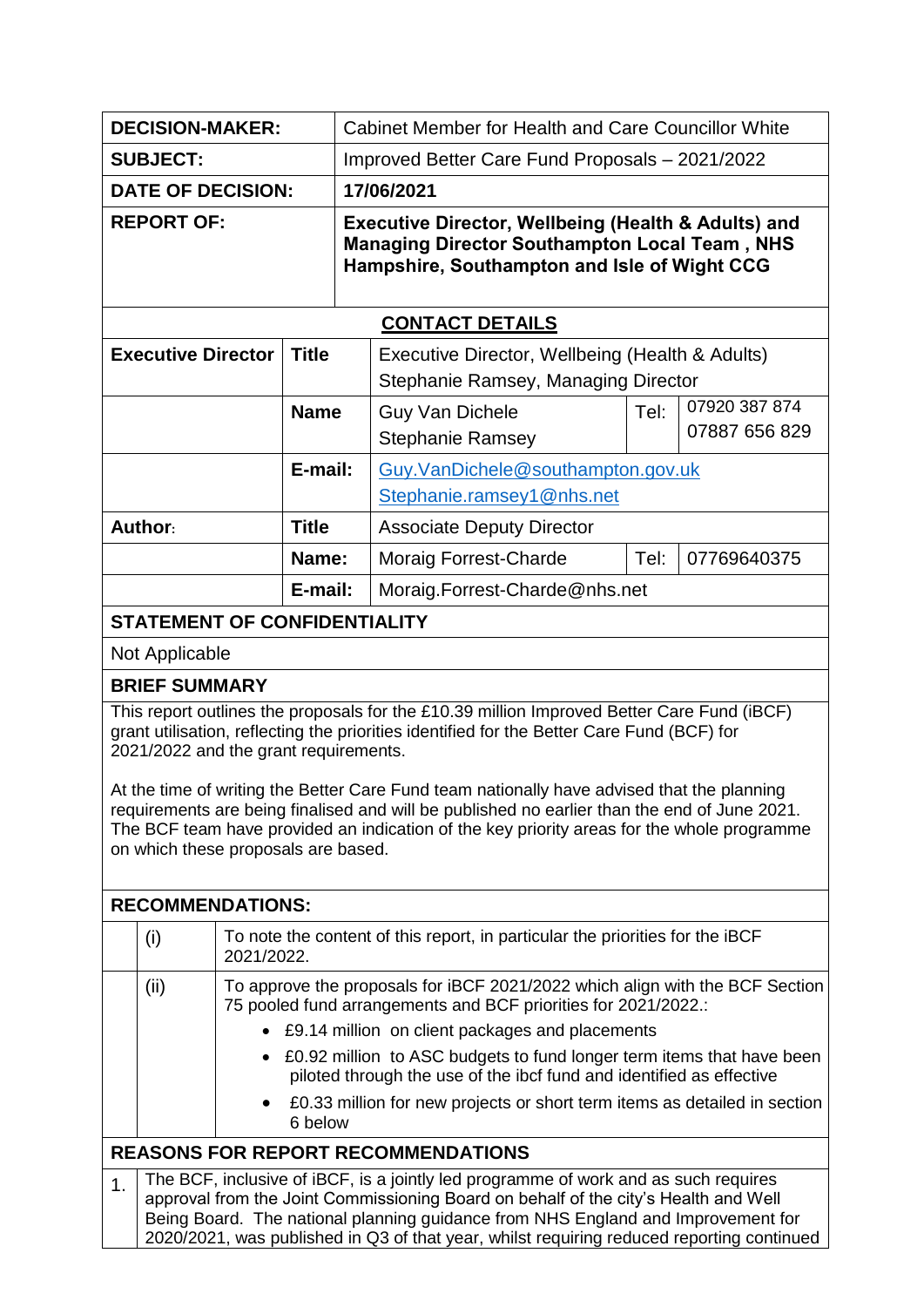|                | to require locally agreed plans.                                                                                                                                                                                                                                                                                                                                                                                                                                                                                                                                                                                                                                                                                                                                                                                                                                                                                                                                                                                                                                                                                                                                                                                                                                                                                                                                                                                               |  |  |  |  |  |  |
|----------------|--------------------------------------------------------------------------------------------------------------------------------------------------------------------------------------------------------------------------------------------------------------------------------------------------------------------------------------------------------------------------------------------------------------------------------------------------------------------------------------------------------------------------------------------------------------------------------------------------------------------------------------------------------------------------------------------------------------------------------------------------------------------------------------------------------------------------------------------------------------------------------------------------------------------------------------------------------------------------------------------------------------------------------------------------------------------------------------------------------------------------------------------------------------------------------------------------------------------------------------------------------------------------------------------------------------------------------------------------------------------------------------------------------------------------------|--|--|--|--|--|--|
|                | Whilst the planning requirements have yet to be published for 2021/2022 it is expected<br>that the requirement for joint planning will remain.                                                                                                                                                                                                                                                                                                                                                                                                                                                                                                                                                                                                                                                                                                                                                                                                                                                                                                                                                                                                                                                                                                                                                                                                                                                                                 |  |  |  |  |  |  |
|                | ALTERNATIVE OPTIONS CONSIDERED AND REJECTED                                                                                                                                                                                                                                                                                                                                                                                                                                                                                                                                                                                                                                                                                                                                                                                                                                                                                                                                                                                                                                                                                                                                                                                                                                                                                                                                                                                    |  |  |  |  |  |  |
| 2.             | This is a national planning requirement and as such no alternative options have been<br>considered.                                                                                                                                                                                                                                                                                                                                                                                                                                                                                                                                                                                                                                                                                                                                                                                                                                                                                                                                                                                                                                                                                                                                                                                                                                                                                                                            |  |  |  |  |  |  |
|                | <b>DETAIL (Including consultation carried out)</b>                                                                                                                                                                                                                                                                                                                                                                                                                                                                                                                                                                                                                                                                                                                                                                                                                                                                                                                                                                                                                                                                                                                                                                                                                                                                                                                                                                             |  |  |  |  |  |  |
| 3              | Southampton's Better Care Plan aims to achieve the following vision:<br>To put individuals and families at the centre of their care and support,<br>meeting needs in a holistic way<br>To provide the right care and support, in the right place, at the right time<br>To make optimum use of the health and care resources available in the<br>community<br>To intervene earlier and build resilience in order to secure better outcomes<br>by providing more coordinated, proactive services.<br>To focus on prevention and early intervention to support people to retain and regain<br>their independence.                                                                                                                                                                                                                                                                                                                                                                                                                                                                                                                                                                                                                                                                                                                                                                                                                 |  |  |  |  |  |  |
| $\overline{4}$ | During 2019/20, Southampton's Better Care programme was refreshed to align with the<br>city's new 5 Year Health and Care Strategy (2020 - 2025) which in turn aligns to the<br>Council Strategy, CCG operating plan, NHS Long Term Plan and STP/ICS plans and is a<br>subset of the wider 10 year strategy for health and wellbeing led by the Health and<br>Wellbeing Board.<br>The 5 Year Health and Care Strategy sets out the following goals to be achieved across<br>the full life course (Start Well, Live Well, Age Well, Die Well):<br>a. Reduce health inequalities and confront deprivation<br>b. Tackle the city's three 'big killers': Cancer, Circulatory diseases and<br>Respiratory diseases<br>c. Improve earlier help, care and support<br>Improve mental and emotional wellbeing<br>d.<br>e. Work with people to build resilient communities and live independently<br>f.<br>Improve joined up, whole person care                                                                                                                                                                                                                                                                                                                                                                                                                                                                                           |  |  |  |  |  |  |
| 5              | National Better Care Fund Operating guidance was last published on 18 July 2019 for<br>2019/20 with the policy framework published for 2020/21 in December 2020 delayed as a<br>result of the pandemic. This included confirmation of minimum contributions for CCGs<br>and national conditions along with an expectation of a shortened end of year report for<br>submission to the national team. The national conditions are as follows -<br>a. Local agreement - Plans covering all mandatory funding contributions to<br>be agreed by HWB areas and minimum contributions for CCG minimum<br>and iBCF pooled in a section 75 agreement (an agreement made under<br>section 75 of the NHS Act 2006)<br>b. Contribution to social care - The contribution to social care from the CCG<br>via the BCF be agreed, and meet or exceed the minimum expectation<br>c. CCG out of hospital spend - Spend on CCG commissioned out of hospital<br>(OOH) services to meet or exceed the minimum ringfence<br>d. HWB oversight - CCGs and local authorities to confirm compliance with<br>the above conditions to their Health and Wellbeing Boards<br>The BCF team have advised that policy guidance for 2021/2022 will be published following<br>the conclusion of the local elections and no earlier than end of June 2021. It is expected<br>that this policy guidance will not include any changes to the iBCF grant conditions. |  |  |  |  |  |  |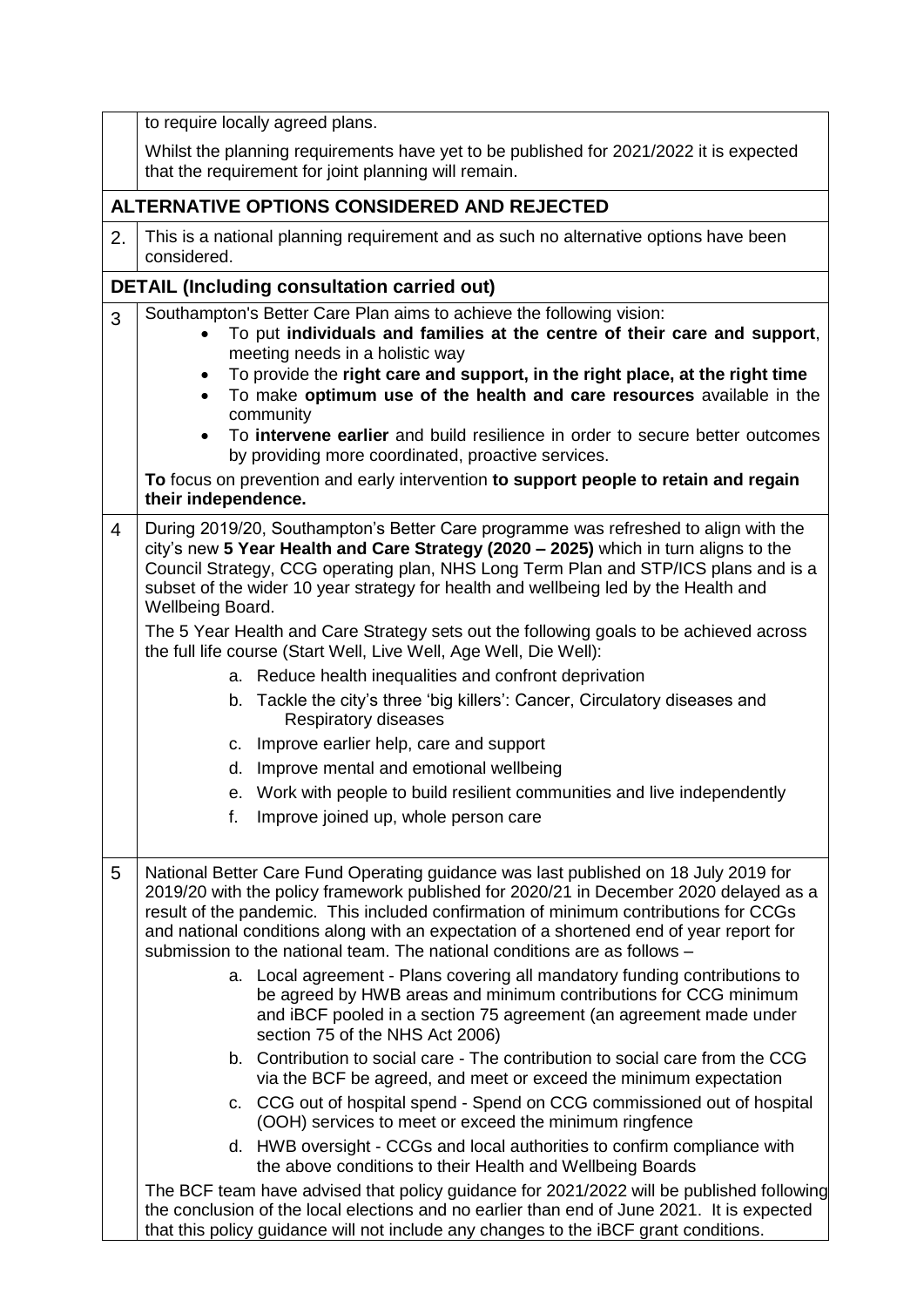|   | Therefore at this time the proposals are guided by historic grant conditions.                                                                                                                                                                                                                                                                                                                                                                                                                                                                                                                                                  |
|---|--------------------------------------------------------------------------------------------------------------------------------------------------------------------------------------------------------------------------------------------------------------------------------------------------------------------------------------------------------------------------------------------------------------------------------------------------------------------------------------------------------------------------------------------------------------------------------------------------------------------------------|
|   | The purpose of iBCF, as set out in the 2015 Sending Review, remains as follows -<br>Meeting Adult Social Care Needs.                                                                                                                                                                                                                                                                                                                                                                                                                                                                                                           |
|   | Reducing Pressures on NHS including supporting more people to be discharged<br>$\bullet$<br>from hospital when they are ready.                                                                                                                                                                                                                                                                                                                                                                                                                                                                                                 |
|   | Ensuring that the social care provider market is supported.                                                                                                                                                                                                                                                                                                                                                                                                                                                                                                                                                                    |
|   | In addition the iBCF grant is required to be included within the pooled fund arrangements<br>as set out in the Better Care Fund.                                                                                                                                                                                                                                                                                                                                                                                                                                                                                               |
|   | The iBCF grant for 2021/2022 totals £10.39 million and is formed of the following<br>elements, noting that the figures below have been rounded -                                                                                                                                                                                                                                                                                                                                                                                                                                                                               |
|   | £9.14 million – client packages and placements                                                                                                                                                                                                                                                                                                                                                                                                                                                                                                                                                                                 |
|   | £0.33 million – New projects or short term items as per the table below.<br>$\bullet$                                                                                                                                                                                                                                                                                                                                                                                                                                                                                                                                          |
|   | £0.92 million – contribution to ASC budgets to fund longer term items as detailed in<br>section 6 below.                                                                                                                                                                                                                                                                                                                                                                                                                                                                                                                       |
| 6 | Proposals for iBCF 2021/2022                                                                                                                                                                                                                                                                                                                                                                                                                                                                                                                                                                                                   |
|   | Adult Social Care, finance representatives and commissioners from the Integrated<br>Commissioning Unit have worked together to reach the following proposal. The proposal is<br>based upon the following principles -                                                                                                                                                                                                                                                                                                                                                                                                          |
|   | Items or projects which have been funded in previous years and are now deemed<br>to be a necessary part of business as usual should be recurrently funded.                                                                                                                                                                                                                                                                                                                                                                                                                                                                     |
|   | New projects or short term items that meet the purpose of iBCF and deliver on<br>$\bullet$<br>local priorities to be funded through iBCF.                                                                                                                                                                                                                                                                                                                                                                                                                                                                                      |
|   | All proposals for 2021/2022 iBCF funding, which had been supported through this route in<br>previous years were considered under the first of these principles. The list below were<br>agreed to be a priority and now form part of Adult Social Care budget position -                                                                                                                                                                                                                                                                                                                                                        |
|   | 7 day working for Social Care staff within the hospital discharge team.                                                                                                                                                                                                                                                                                                                                                                                                                                                                                                                                                        |
|   | Enhancement of the Urgent Response Service to support the hospital discharge<br>process.                                                                                                                                                                                                                                                                                                                                                                                                                                                                                                                                       |
|   | Contribution to the Discharge to Assessment arrangements in the city.                                                                                                                                                                                                                                                                                                                                                                                                                                                                                                                                                          |
|   | Stabilisation of the care market including: home care initiatives/bridging;<br>٠<br>contributions to system posts; and 24/7 care provision within extra care settings.                                                                                                                                                                                                                                                                                                                                                                                                                                                         |
|   | Provision of additional social work capacity for the social wellbeing team, learning<br>$\bullet$<br>disability service and mental health practice lead.                                                                                                                                                                                                                                                                                                                                                                                                                                                                       |
|   | The prudent approach to incorporate these items into the long-term budget planning<br>process to ensure that the ongoing activities continue to be long-term funded into 2022/23.<br>One further item was not supported through this route, the Digital Care Team, instead this<br>is being supported through CCG funding for this year. The team provide digital support to<br>our care providers, particularly care homes and have supported developments in this area<br>which proved invaluable during the pandemic response. Further work on the case for<br>longer term funding to support this key service is underway. |
|   | The items shown in the table below are one-off items or projects that meet iBCF<br>requirements and local priorities and are proposed to be funded by the iBCF grant in<br>2021/22 (i.e. the second of the principles above). As the activities progress, and<br>outcomes determined, decisions will be made if funding is required beyond 2022/23 which<br>will need to form part of the 2022/23 budget planning strategy. If not, an exit strategy will<br>be put in place will ensure the end of the activity as at 31/03/2022. All schemes have clear                                                                      |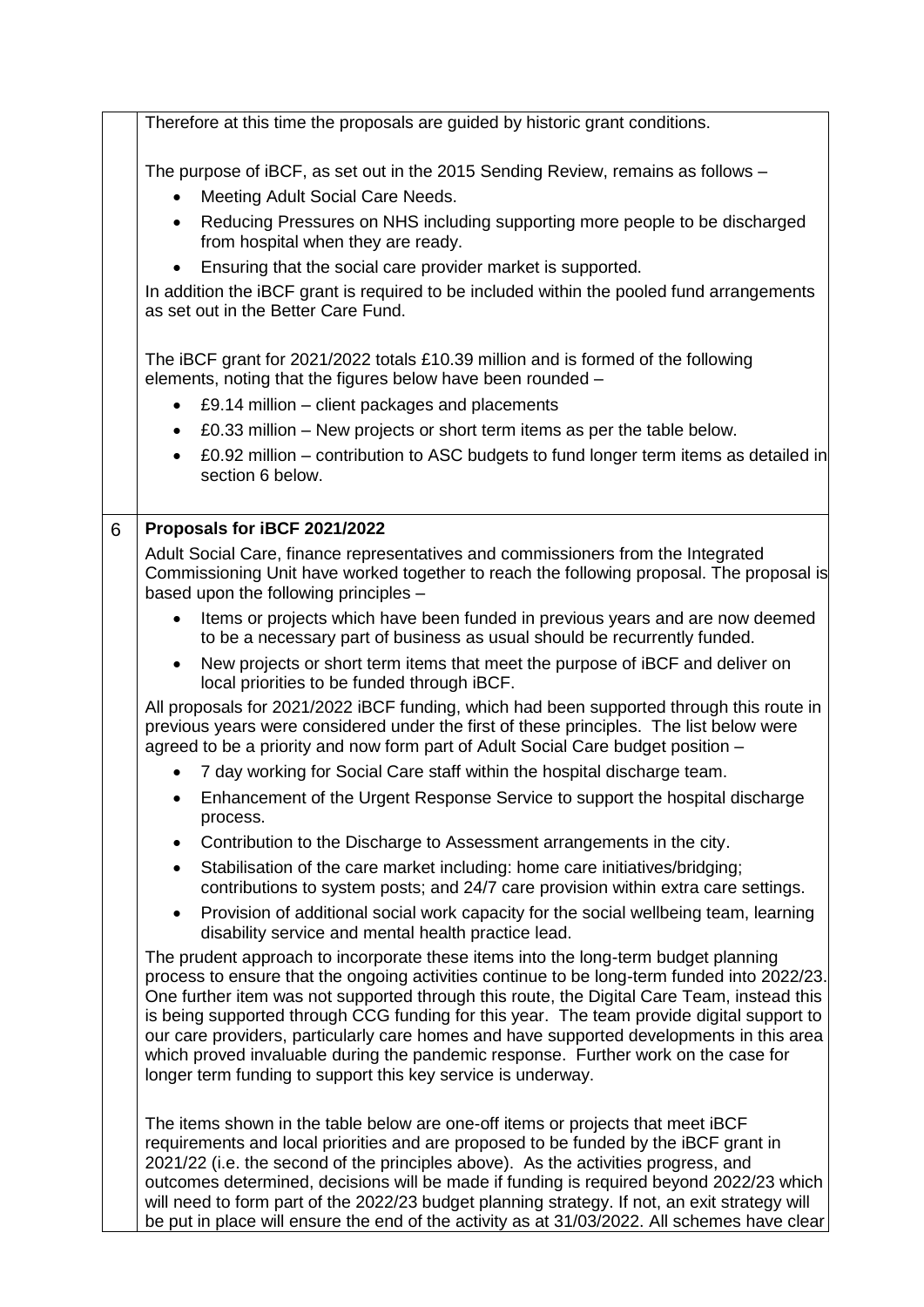|                                                           | Table 1 - New projects or short term items, iBCF                                                                                                                                                                                                                                                                                                                                                                                                                                                                                                                                                                                                                                                                     |                          |
|-----------------------------------------------------------|----------------------------------------------------------------------------------------------------------------------------------------------------------------------------------------------------------------------------------------------------------------------------------------------------------------------------------------------------------------------------------------------------------------------------------------------------------------------------------------------------------------------------------------------------------------------------------------------------------------------------------------------------------------------------------------------------------------------|--------------------------|
| <b>Scheme</b>                                             | <b>Commentary</b>                                                                                                                                                                                                                                                                                                                                                                                                                                                                                                                                                                                                                                                                                                    | Anticipated<br>Spend (£) |
| Increasing uptake of<br><b>Direct Payments</b>            | The development of Direct Payments remains<br>a priority with further work required. The one-<br>off investment to commission appropriate<br>resources to help deliver the challenging<br>target set to increase the number of direct<br>payments users in 21/22. The work will<br>include a review of the existing approach and<br>implement changes required to embed Direct<br>payments within social care practice<br>underpinned by:<br>Care Act compliant Direct Payments<br>Policy and client agreements,<br>Efficient processes and financial<br>payment mechanisms;<br>Training, support planning and<br>brokerage<br>Quality monitoring and auditing<br>(including client contributions and<br>clawbacks), | £54,500                  |
|                                                           | An effective personal assistant market<br>$\bullet$<br>Improved Information and advice for<br>$\bullet$<br>Direct Payments users (current and<br>future)                                                                                                                                                                                                                                                                                                                                                                                                                                                                                                                                                             |                          |
| <b>Bereavement Support -</b><br><b>Mountbatten Centre</b> | Impact of Covid: Proposal is to offer<br>bereavement support to care homes within<br>Southampton City whilst undertaking a<br>scoping exercise to establish where further<br>support in other care and staff groups is<br>required for individuals who would otherwise<br>be unable to access support.<br>The levels of post-traumatic stress disorder<br>(PTSD) are currently unknown; however<br>there has been evidence of emotional burn<br>out and fatigue in the health and social care<br>sector. Individuals respond differently to                                                                                                                                                                          | £47,000                  |
|                                                           | various methods of support; the addition of a<br>fully constituted bereavement programme will<br>increase the breadth of support available to<br>support social care providers with the<br>challenge of managing staff having<br>experienced loss throughout their work in the<br>last year.                                                                                                                                                                                                                                                                                                                                                                                                                         |                          |
| <b>Potters Court - Care</b><br>Service                    | This funding will support the payment of<br>emergency care/alarm calls and care set up<br>at Potters Court. The delayed opening of this<br>facility promotes the proposal for a carry<br>forward for this funding from iBCF 2020/2021.<br>Longer term funding will be required for this                                                                                                                                                                                                                                                                                                                                                                                                                              | 50,000                   |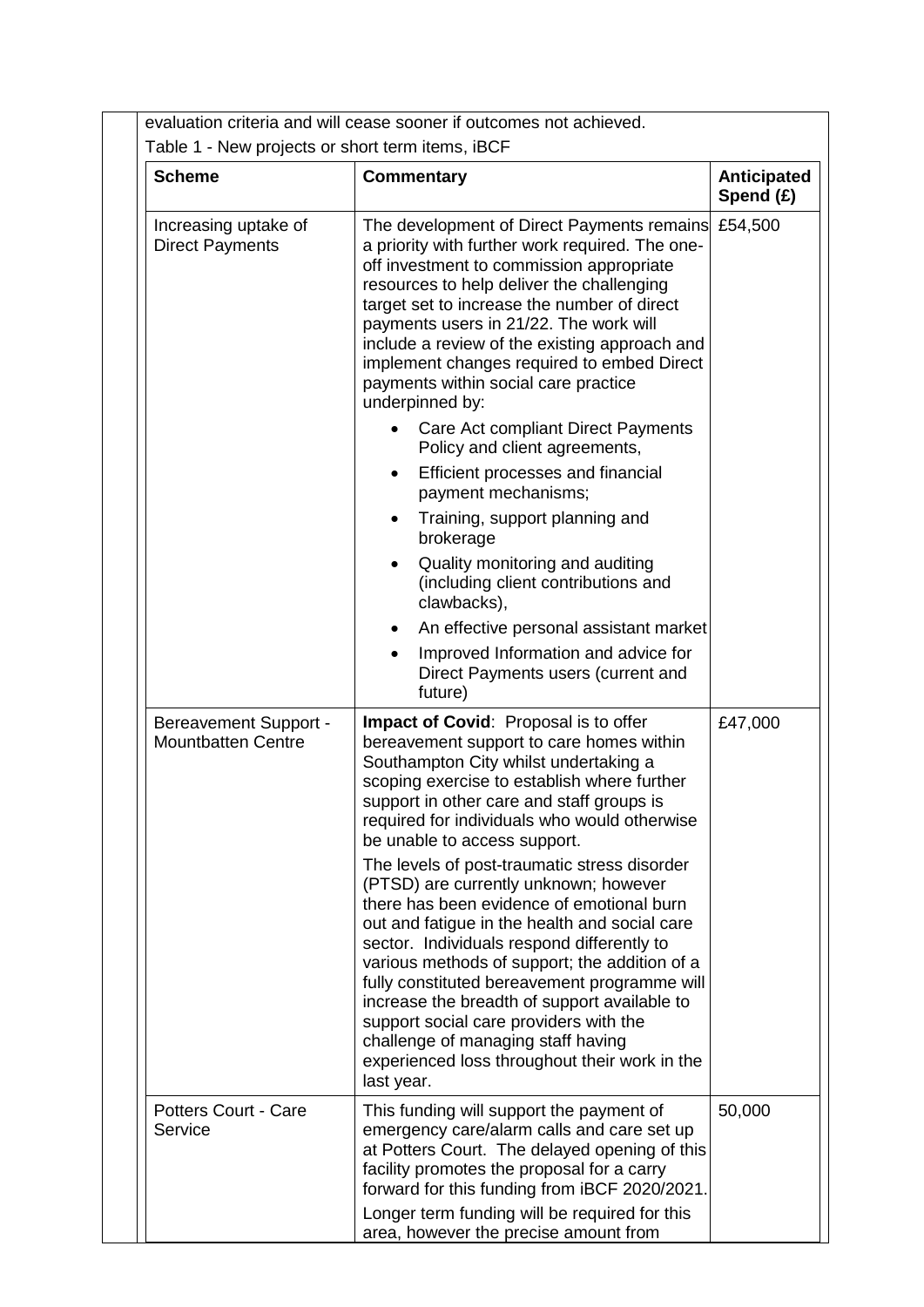|                                                           | 2022/2023 onwards cannot be quantified at<br>this stage, hence the inclusion within<br>2021/2022 iBCF proposals.                                                                                                                                                                                                                                                                                                                                                                                                                                                                                                                                                                                                                                                                                                                                      |         |
|-----------------------------------------------------------|-------------------------------------------------------------------------------------------------------------------------------------------------------------------------------------------------------------------------------------------------------------------------------------------------------------------------------------------------------------------------------------------------------------------------------------------------------------------------------------------------------------------------------------------------------------------------------------------------------------------------------------------------------------------------------------------------------------------------------------------------------------------------------------------------------------------------------------------------------|---------|
| Joint working with<br>Hampshire Care<br>Association (HCA) | HCA are a provider led organisation who<br>advocate on behalf of adult social care<br>providers in Hampshire (including<br>Southampton). They are an important partner<br>and can support SCC with understanding the<br>current market and how to work productively<br>with the market in future developments. HCC<br>provide some direct funding to HCA which<br>enables them to have a more formalised<br>relationship.<br>This is a pilot in the first instance, intended to<br>test the potential for Southampton and HCA<br>to adopt a model/ relationship like that which<br>exists between HCA and HCC. SCC would<br>then be evaluating and if the pilot were<br>successful, be recommending recurrent<br>funding following this.<br>The investment will allow SCC to continue to                                                              | 21,000  |
|                                                           | work with HCA on a number of different<br>market development initiatives, namely<br>understanding the ongoing impact of the<br>pandemic on providers and opportunities for<br>service development to meet current need<br>(e.g. more complex residential or nursing)<br>and review of provider rates. This would be in<br>line with Hampshire.                                                                                                                                                                                                                                                                                                                                                                                                                                                                                                        |         |
|                                                           | Without funding the risk to SCC is that there<br>is no formal strategic partner to work<br>alongside for our major market development<br>initiatives this year (included in the ICU<br>Business Plan) and we therefore are less well<br>positioned to develop the market to meet<br>future needs and ensure financial<br>sustainability.                                                                                                                                                                                                                                                                                                                                                                                                                                                                                                              |         |
| Carer's Strategy                                          | The Carers Scrutiny Enquiry report is in the<br>Cabinet approval process whilst at the same<br>time the carers strategy is being formed for<br>SCC and the City. The recommendations<br>within the report will require funding to<br>promote development an area seen as a<br>priority for the City. The recommendations<br>have been informed by users through the<br>enquiry and assist SCC in meeting its Care<br>Act requirements. This proposal includes:<br>adults and young carers identification and<br>registration; development work on carers and<br>parent carers assessment processes, through<br>a whole family approach where appropriate;<br>information, advice and help in coordinating<br>day to day carer responsibilities through<br>Applicationutilisation; initial work on a carer<br>confident employer scheme; and mentoring | 100,000 |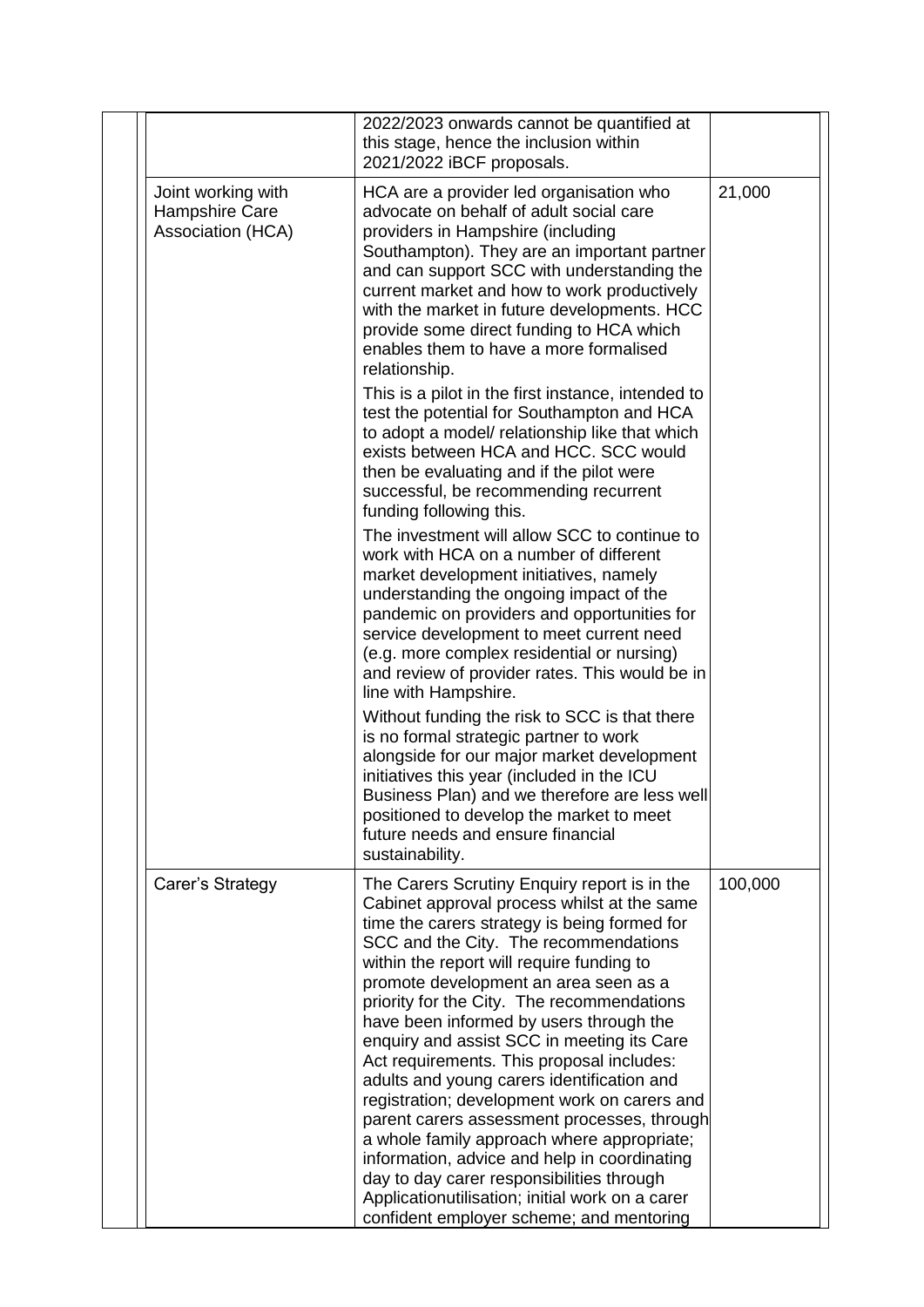|                                                       |                                                                                                                                                                                                                                                                                                                                                                                                                                                                                                             | for young carers.                                                                                                                                                                                                                                                                                                                                                                                                                                             |         |  |  |  |
|-------------------------------------------------------|-------------------------------------------------------------------------------------------------------------------------------------------------------------------------------------------------------------------------------------------------------------------------------------------------------------------------------------------------------------------------------------------------------------------------------------------------------------------------------------------------------------|---------------------------------------------------------------------------------------------------------------------------------------------------------------------------------------------------------------------------------------------------------------------------------------------------------------------------------------------------------------------------------------------------------------------------------------------------------------|---------|--|--|--|
|                                                       | <b>Project Officer</b>                                                                                                                                                                                                                                                                                                                                                                                                                                                                                      | Integrated care is key driver for the system<br>and a requirement under the care act and the<br>city's 5-year health and care strategy. There<br>has been a small amount of progress in the<br>last year with agreement that further work is<br>needed. This post is intended to provide the<br>project support for Adult Social Care and<br>SCC to identify the approach which would be<br>suitable, the resources required and make<br>the case for change. | 55,300  |  |  |  |
|                                                       | <b>Total New projects or</b><br>short term items                                                                                                                                                                                                                                                                                                                                                                                                                                                            |                                                                                                                                                                                                                                                                                                                                                                                                                                                               | 327,800 |  |  |  |
| $\overline{7}$                                        | In conclusion the iBCF items for 2021/2022 were considered against two principles, the<br>first of these sought sustainability in the long term with the second seeking to promote<br>further developments which met iBCF purpose and are a priority locally. This process has<br>led to a change in funding arrangements for the 'business as usual' items to that of longer<br>term whilst other items are funded in year only. The funding requirement for the latter is<br>provided in the table above. |                                                                                                                                                                                                                                                                                                                                                                                                                                                               |         |  |  |  |
|                                                       | <b>RESOURCE IMPLICATIONS</b>                                                                                                                                                                                                                                                                                                                                                                                                                                                                                |                                                                                                                                                                                                                                                                                                                                                                                                                                                               |         |  |  |  |
|                                                       | <b>Capital/Revenue</b>                                                                                                                                                                                                                                                                                                                                                                                                                                                                                      |                                                                                                                                                                                                                                                                                                                                                                                                                                                               |         |  |  |  |
| 8                                                     | described fully within the proposals themselves.                                                                                                                                                                                                                                                                                                                                                                                                                                                            | There are no capital requirements related to this proposal, with revenue requirements                                                                                                                                                                                                                                                                                                                                                                         |         |  |  |  |
|                                                       | <b>Property/Other</b>                                                                                                                                                                                                                                                                                                                                                                                                                                                                                       |                                                                                                                                                                                                                                                                                                                                                                                                                                                               |         |  |  |  |
| 9                                                     | It is assumed that all accommodation issues will be managed as part of individual<br>schemes and escalated in accordance with individual proposals or reports.                                                                                                                                                                                                                                                                                                                                              |                                                                                                                                                                                                                                                                                                                                                                                                                                                               |         |  |  |  |
| <b>LEGAL IMPLICATIONS</b>                             |                                                                                                                                                                                                                                                                                                                                                                                                                                                                                                             |                                                                                                                                                                                                                                                                                                                                                                                                                                                               |         |  |  |  |
| Statutory power to undertake proposals in the report: |                                                                                                                                                                                                                                                                                                                                                                                                                                                                                                             |                                                                                                                                                                                                                                                                                                                                                                                                                                                               |         |  |  |  |
| 10                                                    | Section 75 of the National Health Service Act 2006 contains powers enabling NHS bodies<br>and local authorities to pool funding into a pooled fund. The Southampton City Better<br>Care Fund Section 75 Partnership Agreement is such an arrangement which enables the<br>management of BCF schemes in accordance with the national conditions.                                                                                                                                                             |                                                                                                                                                                                                                                                                                                                                                                                                                                                               |         |  |  |  |
|                                                       | <b>Other Legal Implications:</b>                                                                                                                                                                                                                                                                                                                                                                                                                                                                            |                                                                                                                                                                                                                                                                                                                                                                                                                                                               |         |  |  |  |
| 11                                                    | None                                                                                                                                                                                                                                                                                                                                                                                                                                                                                                        |                                                                                                                                                                                                                                                                                                                                                                                                                                                               |         |  |  |  |
|                                                       | <b>CONFLICT OF INTEREST IMPLICATIOINS</b>                                                                                                                                                                                                                                                                                                                                                                                                                                                                   |                                                                                                                                                                                                                                                                                                                                                                                                                                                               |         |  |  |  |
| 12<br>None                                            |                                                                                                                                                                                                                                                                                                                                                                                                                                                                                                             |                                                                                                                                                                                                                                                                                                                                                                                                                                                               |         |  |  |  |
| <b>RISK MANAGEMENT IMPLICATIONS</b>                   |                                                                                                                                                                                                                                                                                                                                                                                                                                                                                                             |                                                                                                                                                                                                                                                                                                                                                                                                                                                               |         |  |  |  |
| 13                                                    | The risks related to this proposal are minimal. There remains a low risk that additional<br>requirements for the iBCF grant when the BCF planning guidance is published later in May<br>or June of this year. In accordance with regional BCF briefings this risk is low.                                                                                                                                                                                                                                   |                                                                                                                                                                                                                                                                                                                                                                                                                                                               |         |  |  |  |
|                                                       | There is a small risk that projects or items funded as part of the 2021/2022 iBCF<br>allocation, i.e. short term, will generate insufficient evidence to quantify their impact. This<br>risk would mean that decision making for future planning may be compromised; as such<br>scheme leaders are aware of the requirement for robust monitoring and reporting. This<br>reporting will be through the SCC/CCG Better Care Finance and Performance Group                                                    |                                                                                                                                                                                                                                                                                                                                                                                                                                                               |         |  |  |  |